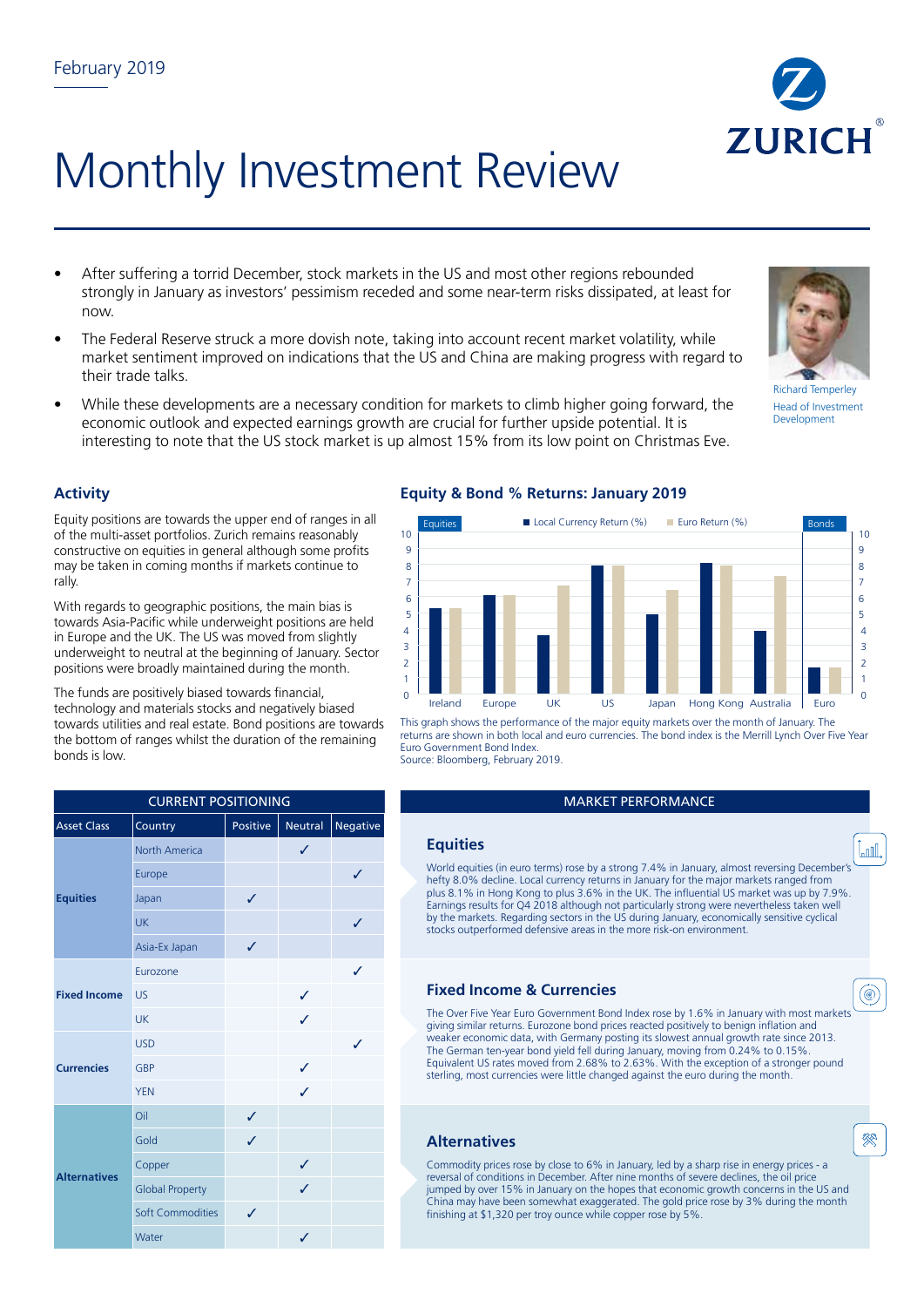# Zurich Life Annualised Performance<br>to 1 February 2019

| to 1 February 2019                            |                 |            |            |                    | Annualised               |                    |                    |                      |
|-----------------------------------------------|-----------------|------------|------------|--------------------|--------------------------|--------------------|--------------------|----------------------|
|                                               | Year to<br>Date | -1<br>Year | 3<br>Years | 5<br>Years         | 10 <sup>°</sup><br>Years | 15<br>Years        | 20<br>Years        | Fund Size<br>(Euros) |
| Prisma Multi-Asset Funds                      |                 |            |            |                    |                          |                    |                    |                      |
| Prisma <sup>2</sup>                           | 1.0%            | $-0.4%$    | 0.6%       | 1.1%               | <b>Not Started</b>       | <b>Not Started</b> | <b>Not Started</b> | 204,354,101          |
| Prisma <sup>B</sup>                           | 2.3%            | $-0.4%$    | 2.4%       | 3.1%               | <b>Not Started</b>       | <b>Not Started</b> | <b>Not Started</b> | 904,928,976          |
| Prisma 4                                      | 5.1%            | $-0.4%$    | 5.6%       | 6.6%               | <b>Not Started</b>       | <b>Not Started</b> | <b>Not Started</b> | 1,072,093,676        |
| Prisma <sup>5</sup>                           | 6.9%            | $-0.5%$    | 8.0%       | 8.3%               | <b>Not Started</b>       | <b>Not Started</b> | <b>Not Started</b> | 474,360,377          |
| Prisma <sup>6</sup>                           | 6.9%            | $-0.5%$    | 8.8%       | 7.5%               | <b>Not Started</b>       | <b>Not Started</b> | <b>Not Started</b> | 43,940,379           |
| Managed Funds                                 |                 |            |            |                    |                          |                    |                    |                      |
| <b>Cautiously Managed</b>                     | 3.1%            | $-0.4%$    | 3.7%       | 6.4%               | 7.7%                     | <b>Not Started</b> | <b>Not Started</b> | 436,634,405          |
| <b>Sector Average</b>                         | 2.7%            | $-2.4%$    | 3.0%       | 3.4%               | 4.6%                     | 3.4%               | 3.3%               |                      |
| <b>Balanced</b>                               | 4.8%            | 0.1%       | 5.8%       | 7.9%               | 10.0%                    | 7.0%               | 5.1%               | 1,667,962,059        |
| <b>Sector Average</b>                         | 4.5%            | $-2.8%$    | 4.7%       | 5.6%               | 8.0%                     | 4.6%               | 3.6%               |                      |
| Performance                                   | 6.0%            | 0.1%       | 7.1%       | 8.8%               | 10.8%                    | 7.3%               | 5.2%               | 1,325,845,509        |
| Dynamic                                       | 6.7%            | 0.1%       | 7.7%       | 9.3%               | 11.4%                    | 7.6%               | 5.1%               | 1,526,659,139        |
| <b>FinEx Sector Average</b>                   | 5.4%            | $-2.8%$    | 6.0%       | 6.4%               | 8.6%                     | 4.8%               | 4.1%               |                      |
| <b>Protected Funds</b>                        |                 |            |            |                    |                          |                    |                    |                      |
| Protected 70                                  | 4.3%            | $-3.2%$    | 2.6%       | 4.4%               | <b>Not Started</b>       | <b>Not Started</b> | <b>Not Started</b> | 19,242,608           |
| Protected 80                                  | 2.4%            | $-3.4%$    | 0.6%       | 2.3%               | <b>Not Started</b>       | <b>Not Started</b> | <b>Not Started</b> | 32,511,734           |
| Cash                                          |                 |            |            |                    |                          |                    |                    |                      |
| Secure                                        | 0.0%            | 0.0%       | 0.0%       | 0.0%               | 0.2%                     | 1.0%               | 1.6%               | 211,288,224          |
| Cash Fund                                     | $-0.1%$         | $-0.9%$    | $-0.8%$    | $-0.7%$            | $-0.4%$                  | <b>Not Started</b> | <b>Not Started</b> | 692,322,985          |
| <b>FinEx Sector Average</b>                   | $-0.1%$         | $-0.6%$    | $-0.4%$    | $-0.1%$            | 0.2%                     | 1.0%               | 1.4%               |                      |
| <b>Bond</b>                                   |                 |            |            |                    |                          |                    |                    |                      |
| Global Corporate Bond (JP Morgan)             | 1.8%            | $-2.8%$    | 1.2%       | 1.6%               | <b>Not Started</b>       | <b>Not Started</b> | <b>Not Started</b> | 9,868,925            |
| Global Government Bond (JP Morgan)            | 0.30%           | 0.30%      | $-0.10%$   | 1.60%              | <b>Not Started</b>       | <b>Not Started</b> | <b>Not Started</b> | 1,003,907            |
| Indexed Eurozone Government Bond (BlackRock)* | 0.60%           | 1.80%      | 0.70%      | 3.00%              | <b>Not Started</b>       | <b>Not Started</b> | <b>Not Started</b> | 6,605,178            |
| <b>Active Fixed Income</b>                    | 0.80%           | 1.10%      | 0.60%      | 4.30%              | 5.40%                    | 5.30%              | 5.30%              | 170,117,742          |
| Inflation-Linked Bond                         | 0.60%           | $-1.00%$   | 0.60%      | 1.20%              | <b>Not Started</b>       | <b>Not Started</b> | <b>Not Started</b> | 6,887,889            |
| Long Bond                                     | 1.7%            | 3.1%       | 1.1%       | 6.2%               | 6.6%                     | 6.1%               | <b>Not Started</b> | 55,997,390           |
| <b>FinEx Sector Average</b>                   | 1.5%            | 0.7%       | 1.5%       | 3.3%               | 4.3%                     | 3.9%               | 4.0%               |                      |
| Absolute Return/Diversified Assets Funds      |                 |            |            |                    |                          |                    |                    |                      |
| Global Targeted Returns Fund (Invesco)        | 0.5%            | $-5.5%$    | $-1.0%$    | <b>Not Started</b> | <b>Not Started</b>       | <b>Not Started</b> | <b>Not Started</b> | 74,611,097           |
| Dynamic Diversified Growth (BlackRock)        | 3.2%            | $-2.2%$    | 1.6%       | 1.4%               | <b>Not Started</b>       | <b>Not Started</b> | <b>Not Started</b> | 13,699,639           |
| <b>Active Asset Allocation</b>                | 5.7%            | $-0.1%$    | 5.8%       | 6.6%               | <b>Not Started</b>       | <b>Not Started</b> | <b>Not Started</b> | 385,711,729          |
| <b>Commodity Funds</b>                        |                 |            |            |                    |                          |                    |                    |                      |
| Gold                                          | 2.8%            | 6.3%       | 3.1%       | 3.8%               | Not Started              | <b>Not Started</b> | <b>Not Started</b> | 85,344,472           |
| Indexed Global Energy and Metals              | 5.0%            | 2.2%       | 5.7%       | $-4.1%$            | $-0.5%$                  | <b>Not Started</b> | <b>Not Started</b> | 12,768,266           |
| Equity Funds (Global)                         |                 |            |            |                    |                          |                    |                    |                      |
| 5 Star 5                                      | 6.1%            | $-2.9%$    | 6.8%       | 8.9%               | 10.0%                    | 6.9%               | Not Started        | 193,254,724          |
| <b>International Equity</b>                   | 7.0%            | $-0.7%$    | 8.8%       | 10.1%              | 12.1%                    | 7.9%               | 6.0%               | 1,880,969,176        |
| Global Select (Threadneedle)                  | 10.7%           | $-0.4%$    | 10.5%      | 11.1%              | 12.8%                    | 8.8%               | <b>Not Started</b> | 6,949,309            |
| Indexed Global Equity (BlackRock)*            | 9.6%            | 3.8%       | 10.0%      | 10.8%              | <b>Not Started</b>       | <b>Not Started</b> | Not Started        | 99,312,482           |
| <b>FinEx Sector Average</b>                   | 7.1%            | $-2.1%$    | 8.1%       | 7.9%               | 10.9%                    | 5.9%               | 3.9%               |                      |
| Equity Funds (European)                       |                 |            |            |                    |                          |                    |                    |                      |
| 5 Star 5 Europe                               | 5.3%            | $-9.8%$    | 5.8%       | 7.7%               | 11.3%                    | 9.1%               | <b>Not Started</b> | 99,225,412           |
| European Select (Threadneedle)                | 5.7%            | $-8.4%$    | 3.0%       | 6.8%               | 12.7%                    | 8.2%               | <b>Not Started</b> | 9,387,580            |
| <b>FinEx Sector Average</b>                   | 6.5%            | $-10.4%$   | 3.8%       | 4.8%               | 9.5%                     | 5.9%               | 5.1%               |                      |
| Equity Funds (Euro)                           |                 |            |            |                    |                          |                    |                    |                      |
| <b>Eurozone Equity</b>                        | 6.2%            | $-9.8%$    | 6.1%       | 5.9%               | 10.3%                    | 7.9%               | <b>Not Started</b> | 78,071,217           |
| Indexed Eurozone Equity (BlackRock)*          | 8.0%            | $-7.5%$    | 6.7%       | 5.6%               | <b>Not Started</b>       | <b>Not Started</b> | <b>Not Started</b> | 7,747,332            |
| <b>Sector Average</b>                         | 6.2%            | $-11.0%$   | 4.6%       | 4.5%               | 8.7%                     | 4.5%               | 3.2%               |                      |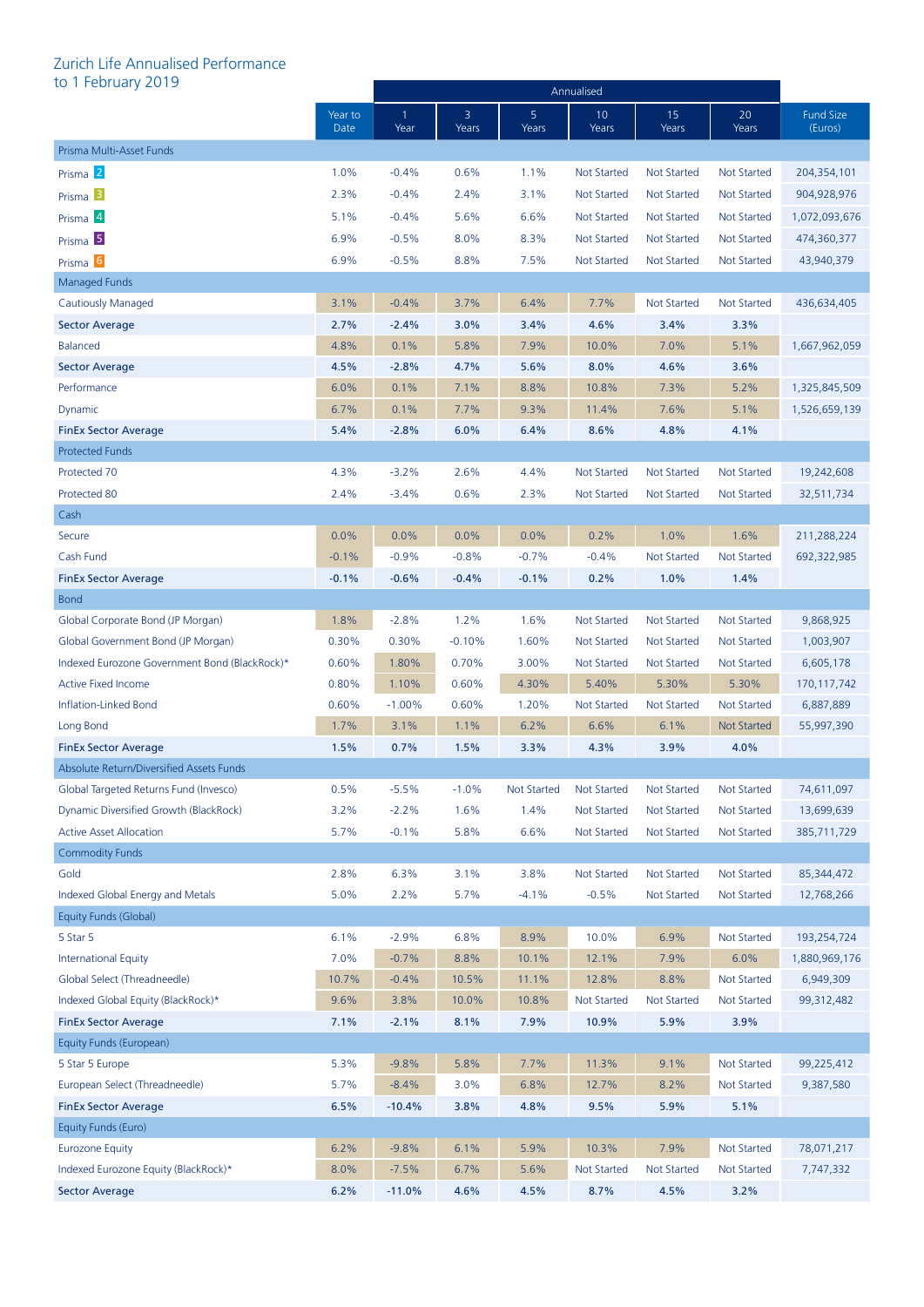| Equity Funds (Irish)                                             |         |          |                    |                    |                    |                    |                    |             |
|------------------------------------------------------------------|---------|----------|--------------------|--------------------|--------------------|--------------------|--------------------|-------------|
| <b>Irish Equity</b>                                              | 5.5%    | $-14.0%$ | $-1.3%$            | 7.1%               | 12.6%              | <b>Not Started</b> | Not Started        | 13,991,459  |
| <b>FinEx Sector Average</b>                                      | 6.2%    | $-16.6%$ | $-2.6%$            | 4.6%               | 10.0%              | 2.1%               | 2.0%               |             |
| Equity Fund (American)                                           |         |          |                    |                    |                    |                    |                    |             |
| 5 Star 5 Americas                                                | 7.9%    | 7.3%     | 9.9%               | 13.1%              | 12.3%              | 9.6%               | Not Started        | 63,739,821  |
| American Select (Threadneedle)                                   | 10.9%   | 5.6%     | 13.0%              | 12.7%              | 15.5%              | 9.3%               | Not Started        | 11,594,895  |
| <b>FinEx Sector Average</b>                                      | 8.6%    | 2.8%     | 11.9%              | 11.8%              | 14.4%              | 7.7%               | 4.6%               |             |
| Equity Funds (Far East Asia)                                     |         |          |                    |                    |                    |                    |                    |             |
| 5 Star 5 Asia Pacific                                            | 7.1%    | $-7.1%$  | 11.9%              | 9.6%               | 10.0%              | 7.9%               | <b>Not Started</b> | 74,541,575  |
| Asia Pacific Equity                                              | 6.6%    | $-4.7%$  | 12.5%              | 8.9%               | <b>Not Started</b> | <b>Not Started</b> | <b>Not Started</b> | 9,846,818   |
| <b>FinEx Sector Average</b>                                      | 6.7%    | $-5.1%$  | 10.7%              | 6.8%               | 10.8%              | 7.0%               | 7.1%               |             |
| Equity Funds (High Yield)                                        |         |          |                    |                    |                    |                    |                    |             |
| Dividend Growth                                                  | 10.0%   | $-2.1%$  | 8.1%               | 8.7%               | 12.3%              | <b>Not Started</b> | <b>Not Started</b> | 207,728,256 |
| <b>FinEx Sector Average</b>                                      | 7.1%    | $-2.1%$  | 8.1%               | 7.9%               | 10.9%              | 5.9%               | 3.9%               |             |
| <b>Equity Funds (Emerging Market)</b>                            |         |          |                    |                    |                    |                    |                    |             |
| Emerging Markets Opportunities (JP Morgan)                       | 9.1%    | $-6.1%$  | 16.3%              | 9.2%               | <b>Not Started</b> | <b>Not Started</b> | <b>Not Started</b> | 6,717,741   |
| <b>FinEx Sector Average</b>                                      | 7.0%    | $-8.4%$  | 11.7%              | 7.0%               | 8.5%               | 8.8%               | <b>Not Started</b> |             |
| Equity Funds (Specialist)                                        |         |          |                    |                    |                    |                    |                    |             |
| Indexed Top Tech 100                                             | 8.9%    | 8.0%     | 15.5%              | 18.6%              | 21.0%              | 11.5%              | <b>Not Started</b> | 58,233,152  |
| <b>FinEx Sector Average</b>                                      | 6.5%    | 1.1%     | 6.6%               | 3.8%               | 6.0%               | 3.2%               | 2.8%               |             |
| <b>Property Funds</b>                                            |         |          |                    |                    |                    |                    |                    |             |
| Fund of REITs                                                    | 6.8%    | $-8.8%$  | 1.7%               | <b>Not Started</b> | <b>Not Started</b> | <b>Not Started</b> | <b>Not Started</b> | 16,578,719  |
| Indexed European (Ex-UK) Property                                | 9.2%    | 2.8%     | 7.8%               | 11.5%              | 12.5%              | Not Started        | Not Started        | 84,945,970  |
| Indexed Australasia Property                                     | 8.9%    | 11.0%    | 10.4%              | 11.1%              | 12.5%              | <b>Not Started</b> | <b>Not Started</b> | 67,974,911  |
| <b>Sector Average</b>                                            | 2.6%    | 4.0%     | 4.7%               | 7.0%               | 4.0%               | 2.2%               | 4.7%               |             |
| <b>Dimensional Funds</b>                                         |         |          |                    |                    |                    |                    |                    |             |
| Global Short-term Investment Grade Fixed Income<br>(Dimensional) | 0.3%    | $-0.9%$  | <b>Not Started</b> | <b>Not Started</b> | <b>Not Started</b> | <b>Not Started</b> | <b>Not Started</b> |             |
| Euro Inflation Linked Int Duration Fixed Income<br>(Dimensional) | 0.8%    | 1.2%     | <b>Not Started</b> | Not Started        | <b>Not Started</b> | Not Started        | Not Started        |             |
| World Equity (Dimensional)                                       | 8.6%    | $-3.4%$  | Not Started        | <b>Not Started</b> | <b>Not Started</b> | Not Started        | <b>Not Started</b> |             |
| Global Short Fixed Income (Dimensional)                          | 0.4%    | $-0.2%$  | <b>Not Started</b> | <b>Not Started</b> | <b>Not Started</b> | <b>Not Started</b> | <b>Not Started</b> |             |
| World Allocation 20/80 (Dimensional)                             | 1.7%    | $-1.1%$  | Not Started        | <b>Not Started</b> | <b>Not Started</b> | <b>Not Started</b> | Not Started        |             |
| World Allocation 40/60 (Dimensional)                             | 3.6%    | $-1.2%$  | Not Started        | Not Started        | Not Started        | <b>Not Started</b> | <b>Not Started</b> |             |
| World Allocation 60/40 (Dimensional)                             | 5.2%    | $-1.9%$  | Not Started        | Not Started        | Not Started        | Not Started        | Not Started        |             |
| World Allocation 80/20 (Dimensional)                             | 7.0%    | $-3.0%$  | <b>Not Started</b> | <b>Not Started</b> | <b>Not Started</b> | <b>Not Started</b> | Not Started        |             |
| <b>Funds Closed to New Business</b>                              |         |          |                    |                    |                    |                    |                    |             |
| <b>Indexed Eurozone Property</b>                                 | 9.4%    | 1.5%     | 8.4%               | 11.9%              | 11.7%              | <b>Not Started</b> | Not Started        | 19,086,804  |
| Indexed India Equity                                             | $-1.6%$ | $-6.1%$  | 6.0%               | 10.0%              | 10.1%              | <b>Not Started</b> | Not Started        | 9,265,058   |
| Income Opportunity (JP Morgan)                                   | 1.2%    | $-1.9%$  | 2.1%               | 0.2%               | <b>Not Started</b> | <b>Not Started</b> | Not Started        | 6,044,984   |
| <b>Diversified Assets</b>                                        | 5.6%    | 2.1%     | 5.9%               | 5.3%               | 7.5%               | <b>Not Started</b> | Not Started        | 11,420,193  |
| Earth Resources                                                  | 10.1%   | 5.9%     | 4.6%               | $-3.3%$            | $-0.8%$            | <b>Not Started</b> | Not Started        | 4,250,611   |
| <b>Green Resources</b>                                           | 16.7%   | 10.7%    | 7.7%               | 2.0%               | 1.8%               | <b>Not Started</b> | Not Started        | 3,834,527   |
| Small Cap Europe (Pictet)                                        | 9.6%    | $-12.3%$ | 4.5%               | 6.6%               | Not Started        | Not Started        | Not Started        | 1,812,320   |

Source: Financial Express as at 01/02/2019

Annual management charges (AMC) apply. The fund returns shown are net of the AMC deducted by each provider in their unit prices. This will vary for each provider, and any difference will impact the relative performance of the funds shown. The fund returns are based on an investment in the funds and do not represent the returns achieved by individual policies linked to the funds. These fund returns may be before the full AMC is applied to a policy. The actual returns on policies linked to the specified fund will be lower because of the effects of charges and in some cases a higher management charge.

\* Performance using most recent data available.

Figures highlighted in beige indicate where the Zurich Life fund has outperformed the sector average.

**Warning: Past performance is not a reliable guide to future performance. Warning: The value of your investment may go down as well as up. Warning: Benefits may be affected by changes in currency exchange rates. Warning: If you invest in this fund you may lose some or all of the money you invest.**